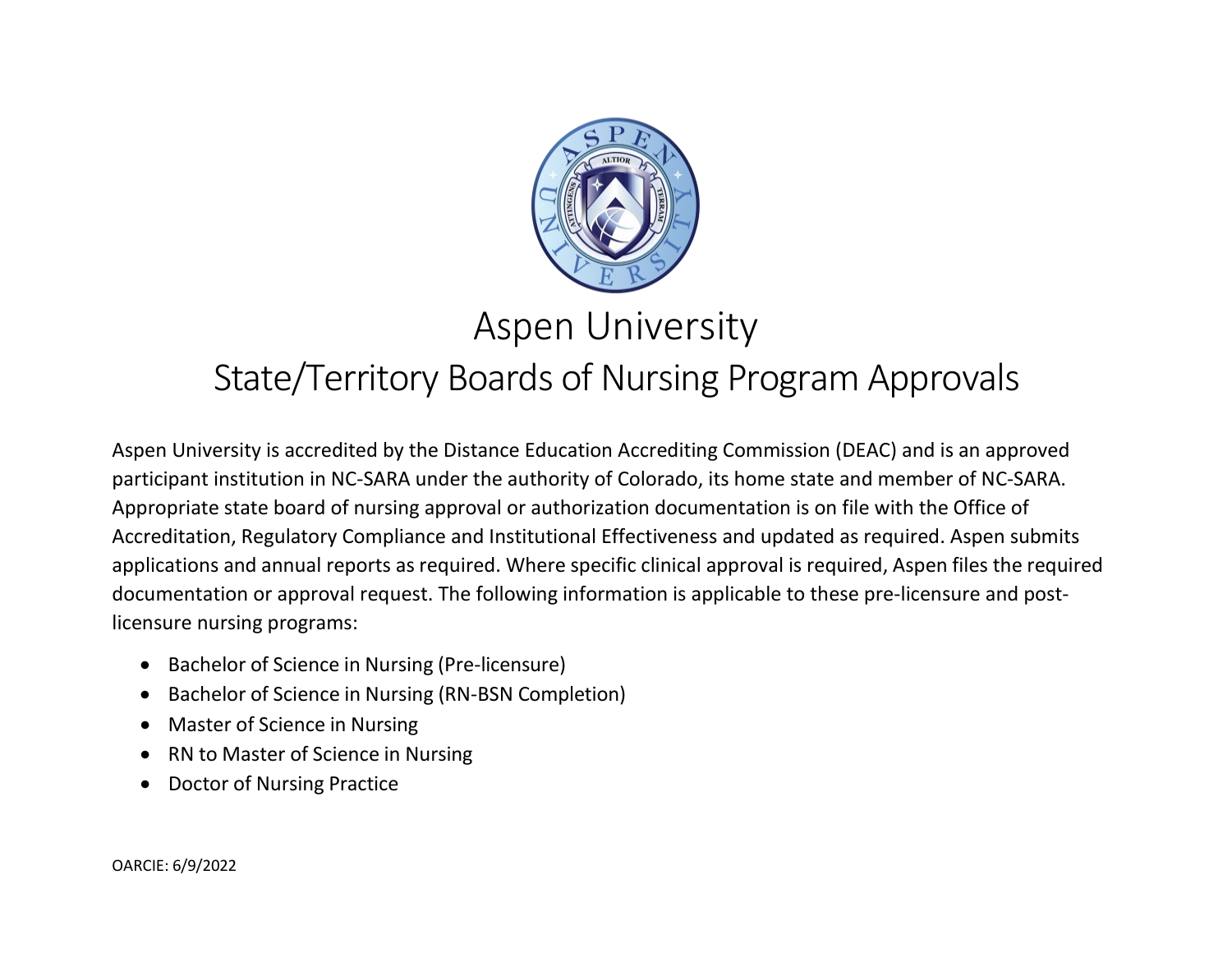| <b>State Board of</b><br><b>Nursing</b> | <b>Most Recent</b><br><b>Date Authorized</b><br>(MM/DD/YYYY) | <b>Confirmation or</b><br><b>Approval Type</b>   | <b>Notes</b>                                                                                                                                                                                                                                                                                                                           |
|-----------------------------------------|--------------------------------------------------------------|--------------------------------------------------|----------------------------------------------------------------------------------------------------------------------------------------------------------------------------------------------------------------------------------------------------------------------------------------------------------------------------------------|
| Alabama                                 | 03/08/2022                                                   | Website                                          | Formal student approval process is required. The Alabama Board of Nursing requires<br>approval of each individual clinical by student within the state.<br>https://www.abn.alabama.gov/nursing-programs/#tab-outofstate                                                                                                                |
| Alaska                                  | 11/08/2021                                                   | Official<br>communication<br>on File             | No formal approval process was required, official communication on file indicating that<br>the Alaska Board of Nursing does not have jurisdiction over our programs.                                                                                                                                                                   |
| Arizona                                 | 07/01/2016                                                   | Website/email                                    | No formal approval process was required for post-licensure, non-APRN programs, or<br>APRN programs.                                                                                                                                                                                                                                    |
|                                         | 07/01/2022                                                   | Provisional<br>Approval on file:<br><b>BSNPL</b> | AZBN provisionally approved the Bachelor of Science in Nursing (Pre-licensure) program<br>to be offered at its locations in Phoenix, AZ. Formal letter on file. Aspen remains on<br>provisional approval through March 2025.                                                                                                           |
| <b>Arkansas</b>                         | 01/01/2018                                                   | Website                                          | No formal approval process was required, this board only approves programs preparing<br>RN and practical nurse candidates for licensure. https://www.arsbn.org/education                                                                                                                                                               |
| California                              | 03/30/2016                                                   | Official<br>communication<br>on file             | No formal approval process was required, official communication on file from the<br>California Board of Nursing stating that the CA BRN does not approve or regulate post-<br>licensure programs.                                                                                                                                      |
| Colorado                                | 03/25/2016                                                   | Official<br>communicatio<br>n on file            | No formal approval process was required; official communication on file from the<br>Colorado Board of Nursing, indicating that the only post licensure nursing education<br>programs that require Colorado State Board of Nursing approval are LPN to ADN OR<br>LPN to BSN that serves as an educational requirement for a RN license. |
| Connecticut                             | 04/01/2022                                                   | Website/email/S<br>tatues                        | No formal approval process was required. Approved<br>pursuant to section 20-90 of the Connecticut General Statutes. https://portal.ct.gov/-<br>/media/Departments- and-<br>Agencies/DPH/dph/Agency Regulations/Sections/pdfs/Title20ProfessionalLicensing/20<br>26NursingEducationProgramsandLicensureRequirementspdf.pdf?la=en        |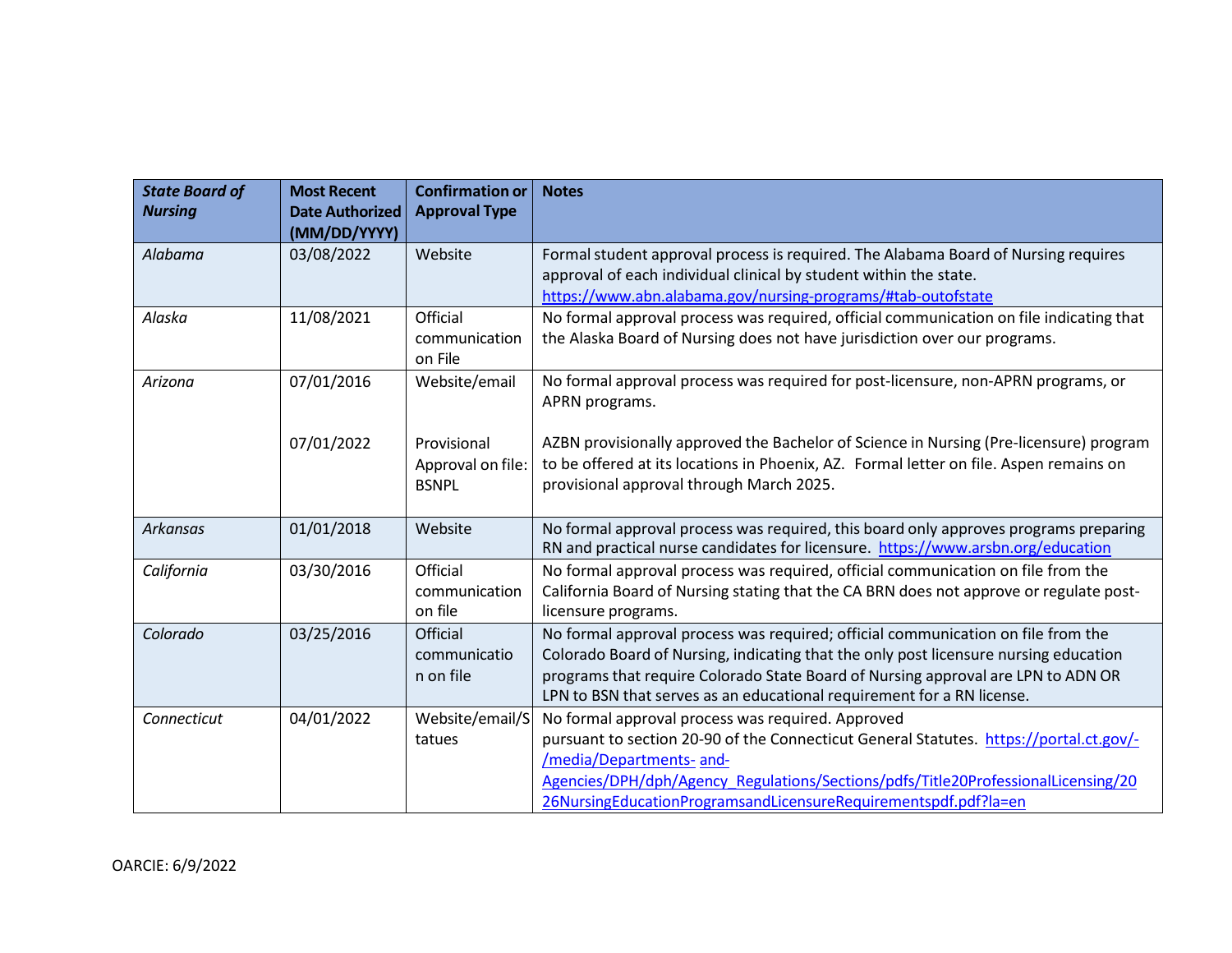| <b>Delaware</b>         | 04/11/2016 | Official<br>communication<br>on file | No formal approval process was required; official communication on file from the<br>Delaware Board of Nursing indicating that it does not review and approve on-line post<br>licensure nursing programs.                                                                                                                                                                                                                                                                                                                                      |
|-------------------------|------------|--------------------------------------|-----------------------------------------------------------------------------------------------------------------------------------------------------------------------------------------------------------------------------------------------------------------------------------------------------------------------------------------------------------------------------------------------------------------------------------------------------------------------------------------------------------------------------------------------|
| District of<br>Columbia | 12/25/2015 | Official<br>communication<br>on file | No formal approval process was required; official ruling documentation on file,<br>indicating that only pre-licensure and/or advanced practice nursing programs needs<br>approval by the District of Columbia Board of Nursing.                                                                                                                                                                                                                                                                                                               |
| Florida                 | 04/11/2016 | Website                              | No formal approval process was required for out-of-state distance learning and post-<br>licensure degree programs. According to the Florida Board of Nursing website, out-of-<br>state distance learning & post-licensure programs are not required to secure<br>authorization from the FFBN. https://floridasnursing.gov/education-and-training-<br>programs/                                                                                                                                                                                |
|                         | 03/13/2020 | Official<br>communication<br>on file | FLBON approved the Bachelor of Science in Nursing (Pre-licensure) program to be<br>offered at its location in Tampa, FL. Formal letter on file.                                                                                                                                                                                                                                                                                                                                                                                               |
| Georgia                 | 07/07/2016 | Website                              | No formal approval process was required by the Georgia Board of Nursing. According to<br>the Georgia Board of Nursing website, the board only approves nursing education<br>programs which prepare nurses for initial entry into nursing practice.<br>https://sos.ga.gov/page/approved-programs-and-nclex-information.                                                                                                                                                                                                                        |
|                         | 11/29/2021 | Initial Approval on<br>File: BSN-PL  | Georgia BON approved the Bachelor of Science in Nursing (Pre-licensure) program.                                                                                                                                                                                                                                                                                                                                                                                                                                                              |
| Hawaii                  | 04/11/2016 | Official<br>communication<br>on file | No formal approval process was required. Official communication on file from the<br>Hawaii Board of Nursing indicating that the Hawaii Board does not license/approve out-<br>of-state post licensure programs.                                                                                                                                                                                                                                                                                                                               |
| Idaho                   | 03/30/2016 | Official<br>communication<br>on file | No formal approval process was required; official documentation on file. The Idaho<br>Board of Nursing chooses not to approve programs Leading to Initial Licensure:<br>LPN/RN/APRN with a home base outside of Idaho as long as they<br>maintain National Certification and approval from their local Board of Nursing or State<br>Regulatory Agency. The Idaho Board of Nursing does not exercise its authority to<br>approve post-licensure RN to BSN, Non-APRN MSN/DNP or PhD located outside Idaho<br>that do not lead to new licensure. |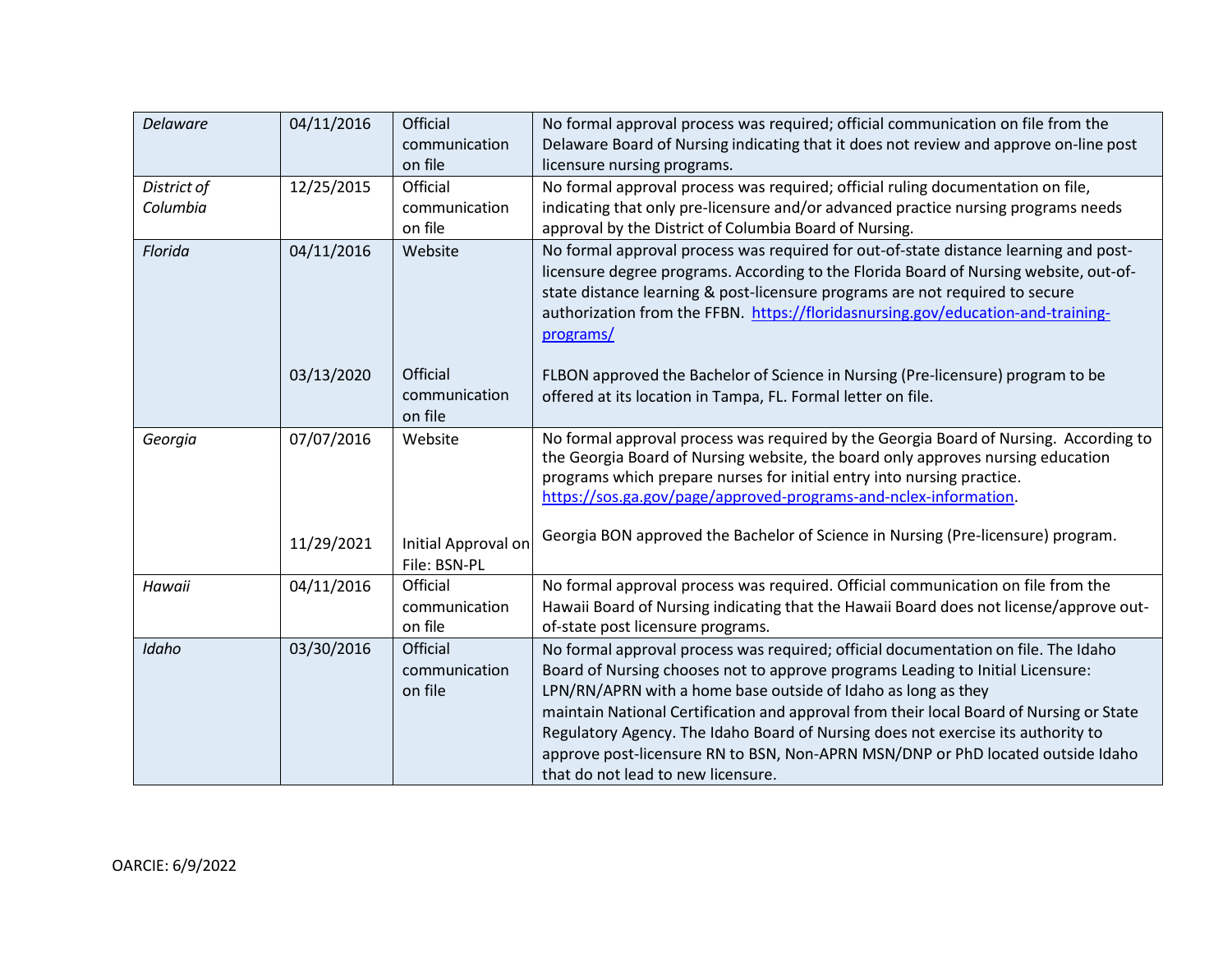| <b>Illinois</b> | 04/06/2022 | Website/email                        | No formal approval process was required, as the Illinois Nursing Workforce Center does<br>not regulate or approve post-licensure or APRN programs.<br>http://nursing.illinois.gov/PostLeducation.asp                                                                                                                                                                                                                                                                                                                                                                                                                                                                                               |
|-----------------|------------|--------------------------------------|----------------------------------------------------------------------------------------------------------------------------------------------------------------------------------------------------------------------------------------------------------------------------------------------------------------------------------------------------------------------------------------------------------------------------------------------------------------------------------------------------------------------------------------------------------------------------------------------------------------------------------------------------------------------------------------------------|
| Indiana         | 03/30/2016 | Website                              | No formal approval process was required, per the Indiana Board of Nursing website, the<br>Indiana Board of Nursing does not review or accredit RN-BSN programs or any graduate<br>level nursing programs. https://www.in.gov/pla/2490.htm                                                                                                                                                                                                                                                                                                                                                                                                                                                          |
| lowa            | 04/04/2016 | Official<br>communication<br>on file | No formal approval process is required; official communication from the Iowa Board of<br>Nursing, indicating that the board does not have out-of-state programs go through the<br>official approval process.                                                                                                                                                                                                                                                                                                                                                                                                                                                                                       |
| <b>Kansas</b>   | 03/31/2016 | Official<br>communication<br>on file | No formal approval process was required for post-licensure, non-APRN programs, or<br>APRN programs; official communication on file from the Kansas State Board of Nursing.                                                                                                                                                                                                                                                                                                                                                                                                                                                                                                                         |
| Kentucky        | 10/27/2016 | Website                              | No formal approval process was required. According to the Kentucky Board of Nursing<br>website, the KBN does not approve out-of-state nursing education programs. The KBN<br>only approves and regulates prelicensure nursing education programs that originate<br>within Kentucky. https://kbn.ky.gov/Education/Pages/nursing.aspx                                                                                                                                                                                                                                                                                                                                                                |
| Louisiana       | 03/30/2016 | Official<br>communication<br>on file | No formal approval process for post-licensure programs; communication on file from<br>the Louisiana State Board of Nursing.                                                                                                                                                                                                                                                                                                                                                                                                                                                                                                                                                                        |
| Maine           | 03/31/2016 | Official<br>communication<br>on file | No formal approval process was required; communication on file from the Maine Board<br>of nursing, indicating that the Maine State Board of Nursing does not approve post<br>licensure nursing programs.                                                                                                                                                                                                                                                                                                                                                                                                                                                                                           |
| Maryland        | 10/28/2020 | Website/email                        | No formal approval process was required. Exempt, per communication with the state:<br>"Maryland is a member of the National Council for State Authorization Reciprocity<br>Agreement (NC-SARA usually referred to as SARA). SARA member programs that include<br>a field experience (i.e., clinical) in Maryland with a simultaneous enrollment of 10 or<br>fewer students at a single site for each online program are exempt from obtaining<br>permission from the Maryland Higher Education Commission (MHEC) to operate in<br>Maryland. If more than 10 students are simultaneously enrolled, at a single site, the full<br>certificate of authorization (COA) registration must be completed. |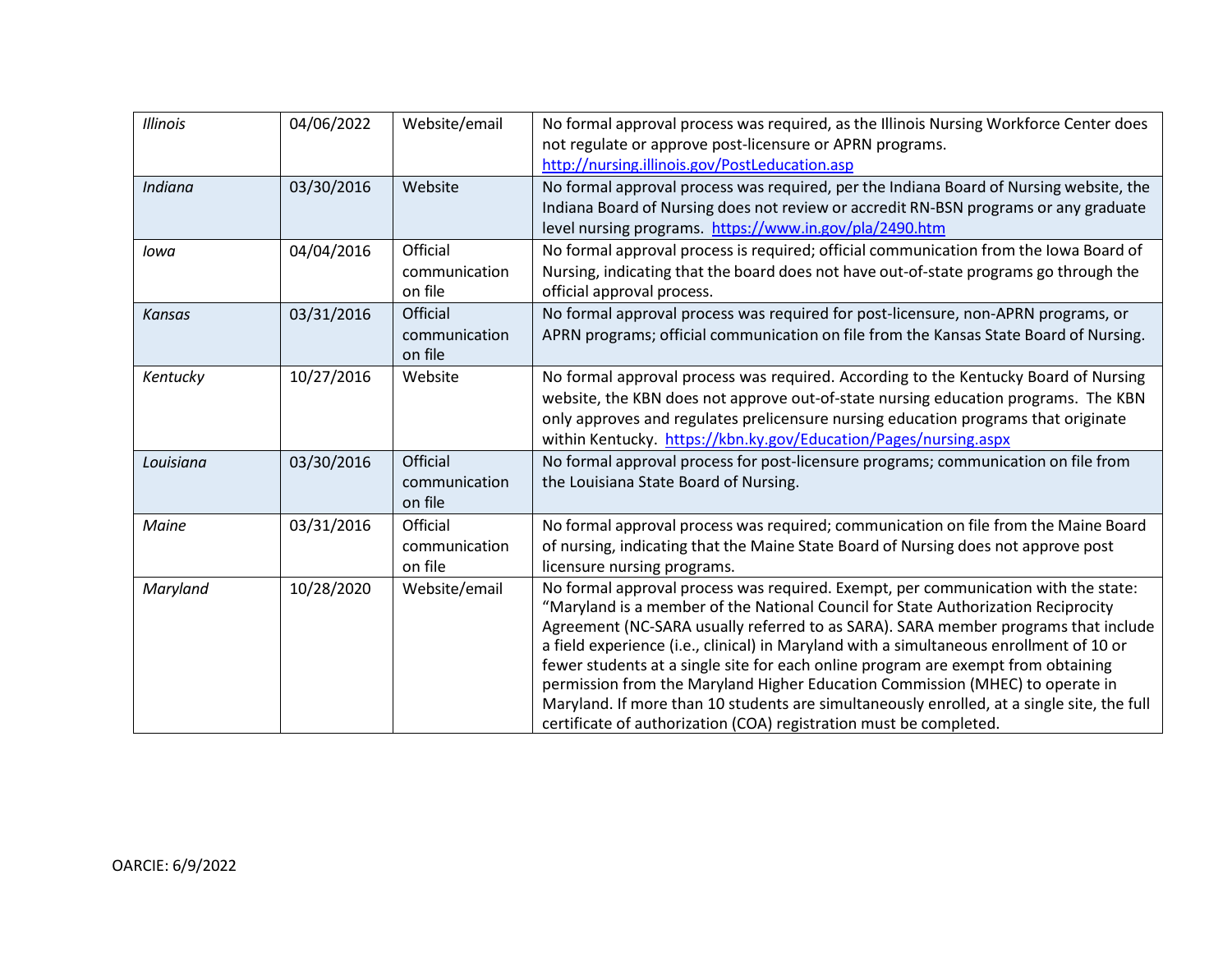| <b>Massachusetts</b> | 03/30/2016 | Official       | No formal approval process was required; official communication on file from the         |
|----------------------|------------|----------------|------------------------------------------------------------------------------------------|
|                      |            | communication  | Massachusetts Board of Registration in Nursing, indicating that the Massachusetts        |
|                      |            | on file        | Board of Registration in Nursing does not regulate post licensure programs.              |
| Michigan             | 08/02/2016 | Official       | No formal approval process was required; official communication on file from the         |
|                      |            | communication  | Bureau of Professional Licensing; indicating that the Bureau has no requirements for     |
|                      |            | on file        | post-licensure nursing programs.                                                         |
| Minnesota            | 08/13/2021 | Website        | No formal approval process was required. According to the Minnesota Board of Nursing     |
|                      |            |                | website the board only approves pre-licensure programs. Further defined as those         |
|                      |            |                | programs preparing persons for licensure as advanced practice registered nurses,         |
|                      |            |                | professional or practical nurses. https://mn.gov/boards/nursing/education/               |
| Mississippi          | 04/05/2016 | Official       | No formal approval process was required; official communication on file from the         |
|                      |            | communication  | Mississippi stating that the Mississippi Board of Nursing does not regulate or approve   |
|                      |            | on file        | nursing programs.                                                                        |
| Missouri             | 04/11/2022 | Website        | No formal approval process was required. According to NCSBN Missouri Board of Nursing    |
|                      |            |                | has no requirements specific to distance education. https://pr.mo.gov/nursing-schools-   |
|                      |            |                | of-nursing.asp                                                                           |
|                      |            |                |                                                                                          |
| Montana              | 05/10/2022 | Website        | No formal approval process was required. According to the Montana Board of Nursing       |
|                      |            |                | website, the board requires programs that lead to initial licensure to be approved by    |
|                      |            |                | their board. RN to BSN or graduate level nursing programs do not need Montana Board      |
|                      |            |                | of Nursing approval. http://boards.bsd.dli.mt.gov/nur#18                                 |
| Nebraska             | 04/06/2022 | Website        | No formal approval process was required. According to the Nebraska Board of Nursing      |
|                      |            |                | website and the board only approves programs leading to initial licensure as an LPN or   |
|                      |            |                | RN.                                                                                      |
|                      |            |                | https://dhhs.ne.gov/licensure/pages/nurse-licensing.aspx                                 |
| Nevada               | 03/31/2016 | Letter on file | No formal approval process was required; letter on file from Nevada Board of Nursing     |
|                      |            |                | indicating that the Nevada Board of Nursing does not regulate or approve post            |
|                      |            |                | licensure nursing programs.                                                              |
| <b>New Hampshire</b> | 03/31/2016 | Official       | No formal approval process was required; official communication on file; The New         |
|                      |            | communication  | Hampshire Board of Nursing does not regulate post-licensure or APRN degree               |
|                      |            | on file        | programs. The Nur 602.15 Distance Education-Pre-Licensure rules do not pertain to        |
|                      |            |                | post licensure programs, such as a BSN or MSN, in which the student already has their    |
|                      |            |                | RN. The rules also do not apply to a post licensure DNP. Only distance programs in       |
|                      |            |                | which the student is earning their initial RN, must the school follow the rules pursuant |
|                      |            |                | to Nur602.15 for clinical placements/preceptorship in New Hampshire.                     |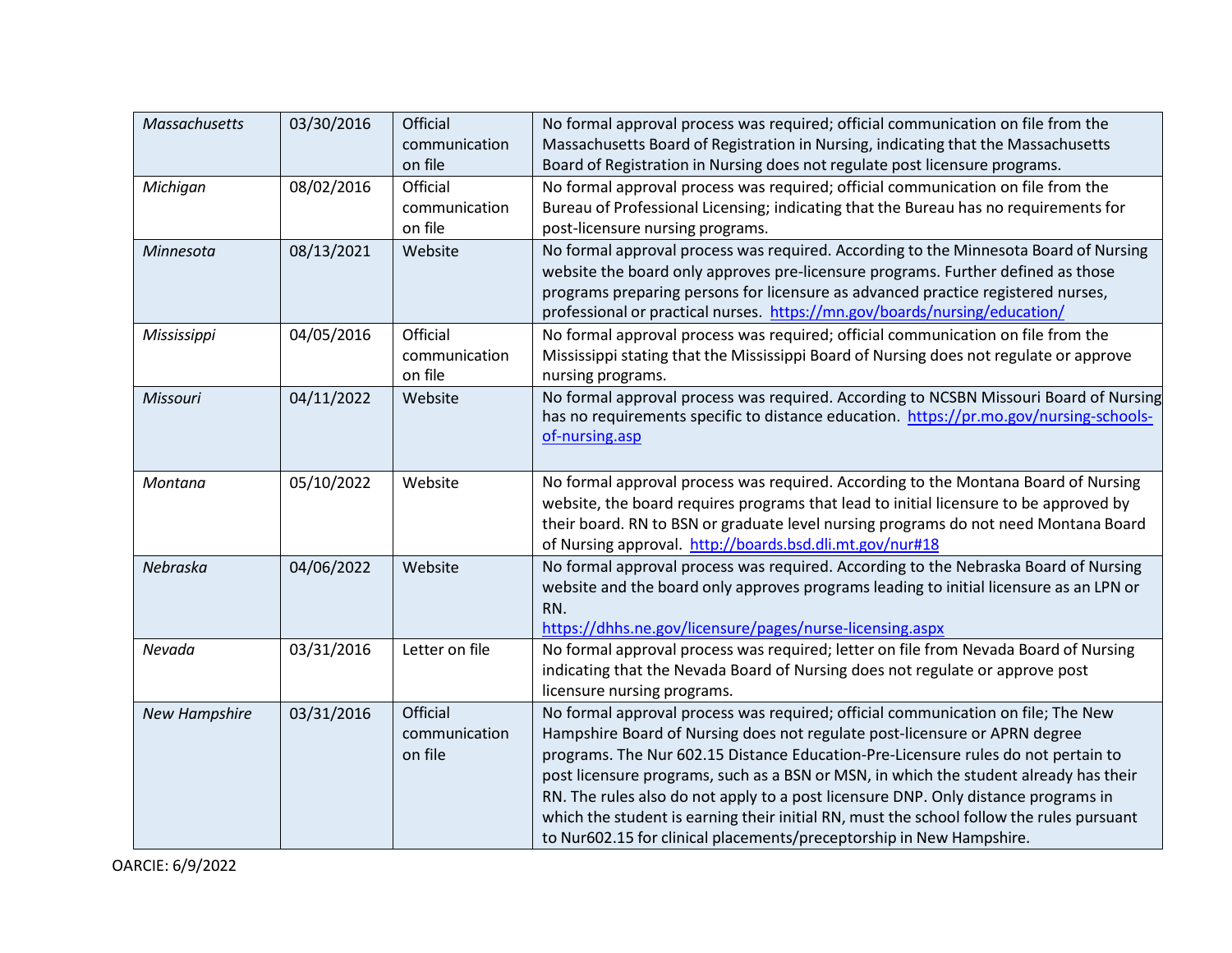| New Jersey            | 04/06/2022 | Website and<br>Communication on<br>File | No formal approval process was required. According to the New Jersey Board of<br>Nursing Chapter 37, it states they accredit "a degree program meaning a program<br>conducted by an educational institution with a program in nursing, which leads to a<br>degree in nursing and makes a student eligible for licensure as a registered<br>professional nurse." Further communication on file from state indicating they do not<br>regulate or have oversight of post-licensure programs. If the NJ students will be doing<br>clinicals, the state requests that the school voluntarily provides me with an Excel<br>spreadsheet list of the students with their preceptors and their credentials along with the<br>following prior to the clinical start dates.<br>https://www.njconsumeraffairs.gov/nur/Pages/default.aspx |
|-----------------------|------------|-----------------------------------------|------------------------------------------------------------------------------------------------------------------------------------------------------------------------------------------------------------------------------------------------------------------------------------------------------------------------------------------------------------------------------------------------------------------------------------------------------------------------------------------------------------------------------------------------------------------------------------------------------------------------------------------------------------------------------------------------------------------------------------------------------------------------------------------------------------------------------|
| <b>New Mexico</b>     | 11/13/2017 | Official<br>communication<br>on file    | No formal approval process was required; official communication on file from the New<br>Mexico Board of Nursing stating that the NM Board of Nursing has jurisdiction of<br>nursing practice and pre-licensure (RN and LPN) education programs, but does not have<br>jurisdiction of post-licensure programs including APRN and RN to BSN programs.                                                                                                                                                                                                                                                                                                                                                                                                                                                                          |
| <b>New York</b>       | 04/01/2016 | Official<br>communication<br>on file    | No formal approval process was required. However, according to formal<br>communication on file from the New York Office of the Professions, the state is<br>Currently in the process of revising the guidelines regarding out of state Permission to<br>Operate requests for Nursing programs. The institution was advised from the state to<br>wait to submit any requests that the institution may have for Permission to Operate<br>until the state's new policies are in place.                                                                                                                                                                                                                                                                                                                                          |
| <b>North Carolina</b> | 03/30/2016 | Website                                 | No formal approval process was required. According to the North Carolina Board of<br>Nursing website, the North Carolina Board of Nursing does not approve/accredit<br>nursing education programs which are outside of North Carolina jurisdiction, including<br>out-of-state online programs/correspondence courses.<br>https://www.ncbon.com/education-programs-outside-of-north-carolina                                                                                                                                                                                                                                                                                                                                                                                                                                  |
| North Dakota          | 03/03/2022 | Official<br>communication<br>on file    | No formal approval process was required; official communication on file from the North<br>Dakota Board of Nursing, indicating no approval is required.                                                                                                                                                                                                                                                                                                                                                                                                                                                                                                                                                                                                                                                                       |
| Ohio                  | 03/31/2016 | Official<br>communication<br>on file    | No formal approval process was required; official communication on file; indicating that<br>the Ohio Board does not regulate or approve post-licensure nursing education<br>programs.                                                                                                                                                                                                                                                                                                                                                                                                                                                                                                                                                                                                                                        |
| <b>Oklahoma</b>       | 04/04/2022 | Official<br>communication<br>on file    | No formal approval process was required; official communication on file; indicating that<br>the Oklahoma Board of Nursing does not review or approve out of state post licensure<br>nursing education. Per regulation Title_485 (page 24) the Oklahoma BON requires<br>programs leading to initial licensure that wish to conduct clinical experiences in Oklahoma                                                                                                                                                                                                                                                                                                                                                                                                                                                           |

OARCIE: 6/9/2022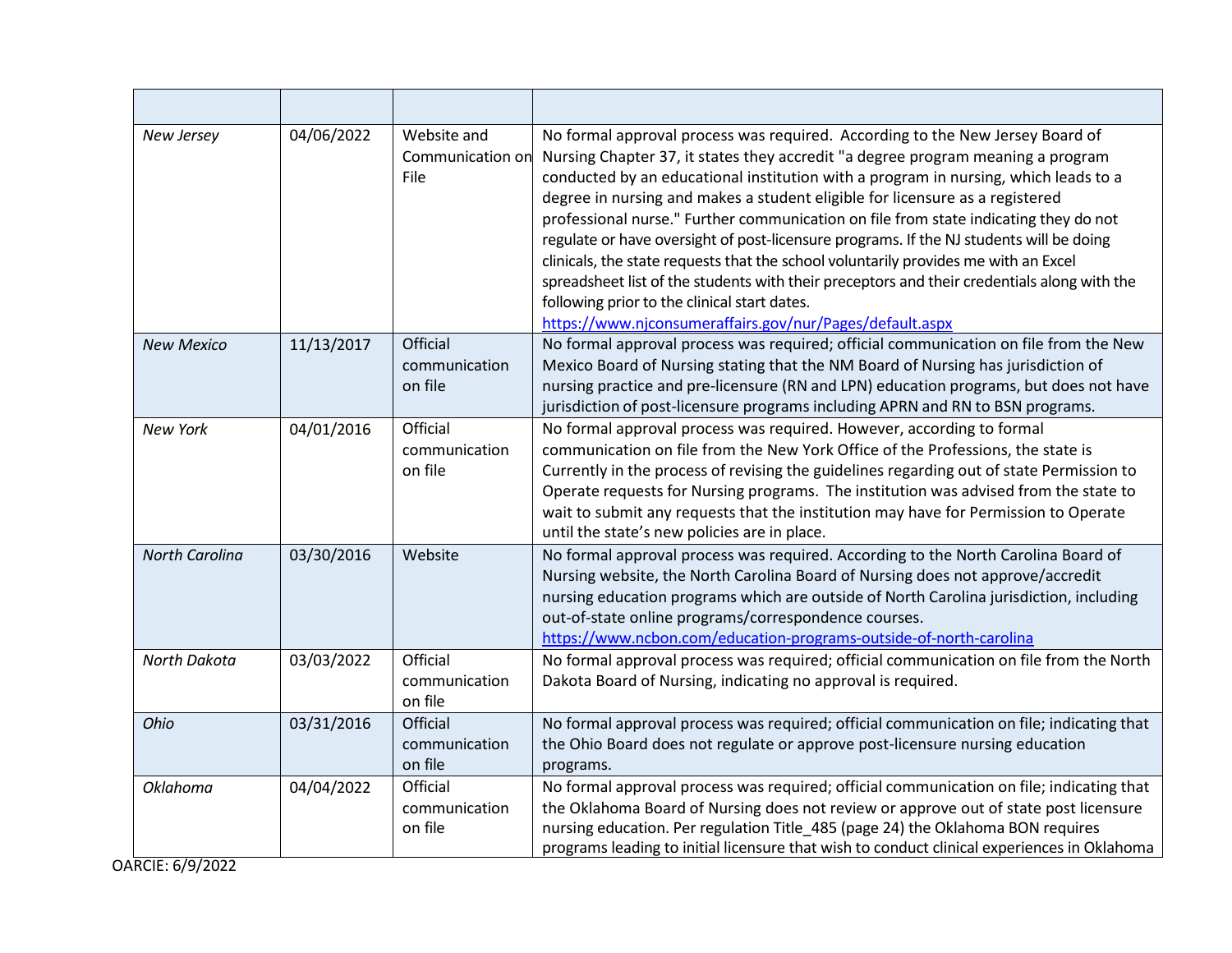|                  |            |                                               | must obtain prior permission from the Board.                                                                                                                                                                                                                                                                                                                                                                                                                                                                           |
|------------------|------------|-----------------------------------------------|------------------------------------------------------------------------------------------------------------------------------------------------------------------------------------------------------------------------------------------------------------------------------------------------------------------------------------------------------------------------------------------------------------------------------------------------------------------------------------------------------------------------|
| Oregon           | 12/14/2021 | Official<br>communication<br>on file          | No formal approval process was required; official communication from the Oregon<br>State Board of Nursing, indicating that the Board of Nursing does not provide any<br>approval for a post-licensure nursing program EXCEPT those that lead to advanced<br>practice credentials (e.g. nurse practitioner, clinical nurse specialist, certified registered<br>nurse anesthetist.                                                                                                                                       |
| Pennsylvania     | 04/06/2022 | Official<br>communication<br>on file          | No formal approval process was required; official communication on file from the PA<br>Department of State, Bureau of Professional and Occupational Affairs, stating that the<br>State Board of Nursing regulates pre-licensure and certified registered nurse<br>practitioner programs located in the Commonwealth of Pennsylvania.                                                                                                                                                                                   |
| Rhode Island     | 04/01/2016 | Official<br>communication<br>on file          | No formal approval process was required; communication on file from the Rhode Island<br>Board of Nursing; indicating approval is not required.                                                                                                                                                                                                                                                                                                                                                                         |
| South Carolina   | 03/31/2022 | Official<br>communication<br>on file          | No formal approval process was required; official communication on file from the<br>board; the South Carolina Board of Nursing only approves programs that prepare<br>students for initial licensure.                                                                                                                                                                                                                                                                                                                  |
| South Dakota     | 06/01/2020 | Website                                       | No formal approval process was required; the South Dakota Board of Nursing only<br>regulates those programs that are located within the state of South Dakota.<br>http://doh.sd.gov/boards/nursing/PDF/FAQeducation.pdf                                                                                                                                                                                                                                                                                                |
| <b>Tennessee</b> | 12/01/2016 | Approval letter<br>and certificate<br>on file | Formal approval process was required; received Tennessee Board of Nursing approval<br>for the RN to BSN, MSN and RN to MSN with specialty tracks: Forensic, Informatics,<br>Administration, Nursing Education and Public Health programs and DNP; official<br>approval letter on file from the Tennessee Board of Nursing.                                                                                                                                                                                             |
| Texas            | 04/12/2016 | Official<br>communication<br>on file          | No formal approval process was required for its non-licensure programs; official<br>communication on file; The Texas Board of Nursing only requires approval of pre-<br>licensure programs that require clinicals. The Texas Board of Nursing does not review<br>and grant an accreditation-type approval of advanced practice registered nurse<br>education programs in the state of Texas in the same manner in which it reviews and<br>approves pre-licensure registered and vocational nursing education programs. |
|                  | 07/25/2020 | Official<br>communication<br>on file          | TBON approved the Bachelor of Science in Nursing (Pre-licensure) program to be<br>offered at its location in Austin, TX. Formal letter on file.                                                                                                                                                                                                                                                                                                                                                                        |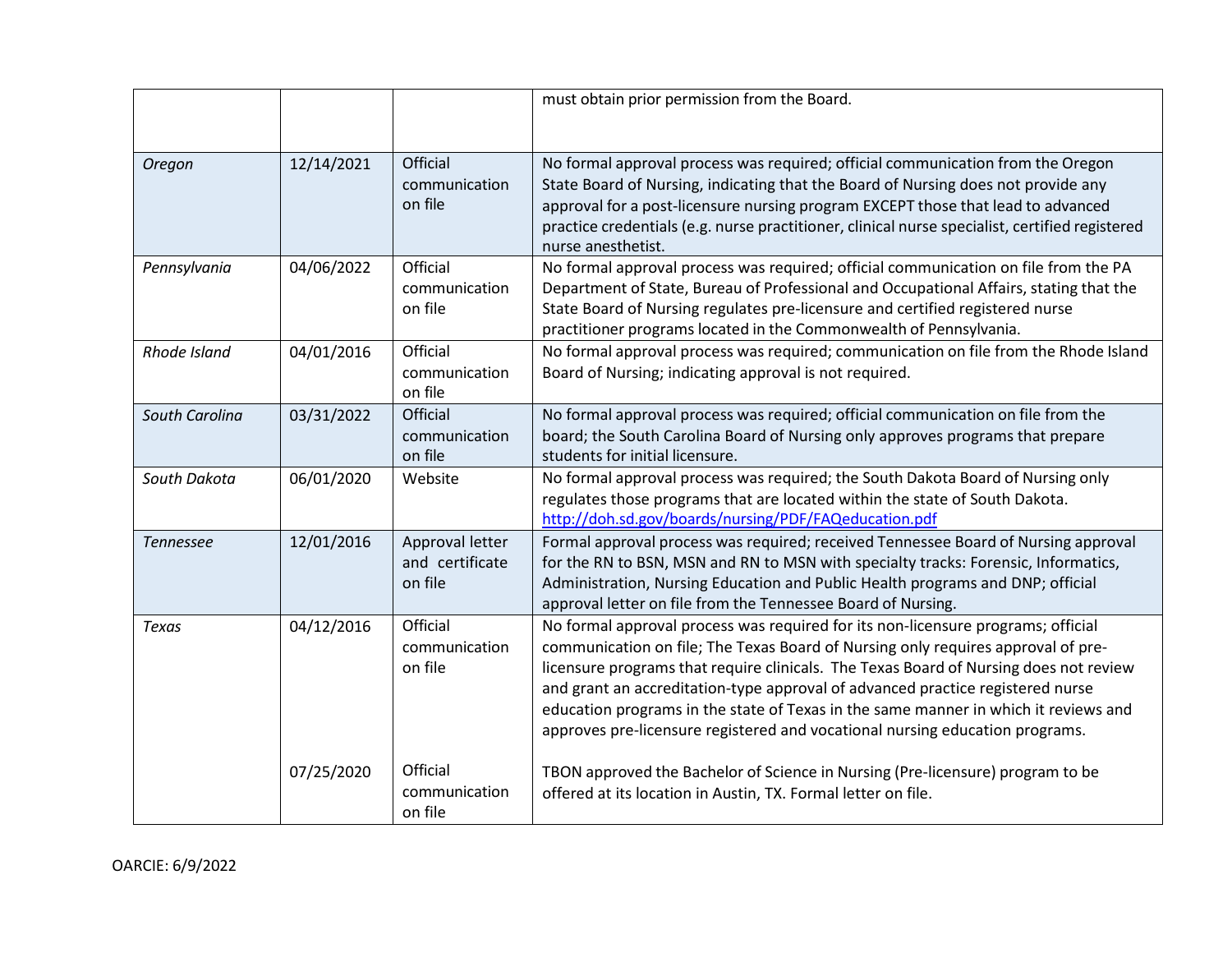| Utah          | 09/05/2016                       | Approval letter<br>on file           | Formal approval process was required; official approval letter from the State of Utah<br>Department of Commerce on file; approval received for all the nursing programs.                                                                                                                                                                                                                                                                                                                                                                                                 |
|---------------|----------------------------------|--------------------------------------|--------------------------------------------------------------------------------------------------------------------------------------------------------------------------------------------------------------------------------------------------------------------------------------------------------------------------------------------------------------------------------------------------------------------------------------------------------------------------------------------------------------------------------------------------------------------------|
| Vermont       | 04/01/2016                       | Official<br>communication<br>on file | No formal approval process was required; communication on file from the Vermont<br>Board of Nursing stating that out-of-state distance programs (pre-licensure and post-<br>licensure) are not under the jurisdiction of the Vermont Board of Nursing when offering<br>their program(s) to Vermont residents. Therefore, prior approval of the institutions<br>nursing program (pre-licensure and/or post-licensure) is not required.                                                                                                                                    |
| Virginia      | 08/16/2021                       | Website                              | No formal approval process was required; the Virginia Board of Nursing regulates in-<br>state educational programs for Nurses (RN and LPN).<br>https://www.dhp.virginia.gov/Boards/Nursing/EducationPrograms/                                                                                                                                                                                                                                                                                                                                                            |
| Washington    | 03/25/2018<br>DNP:<br>02/07/2020 | Approval letters<br>on file          | Formal approval process was required; official approval letter on file from the<br>Washington Student Achievement Council, for the RN-BSN, MSN/Forensic Nursing,<br>MSN/Informatics, MSN/Nursing Admin, MSN/Public Health, RN-MSN/Forensic Nursing,<br>RN-MSN/Informatics, RN-MSN/Nursing Administration, RN-MSN Public Health, RN-<br>MSN/NE and MSN/NE. Aspen University is approved by the Washington State Nursing<br>Care Quality Assurance Commission to conduct practice experiences in the state of<br>Washington for the Doctorate of Nursing Practice program. |
| West Virginia | 04/11/2016                       | Website/email                        | No formal approval process was required; West Virginia Board of nursing only approves<br>out of state pre-licensure nursing programs using West Virginia Health Care Facilities<br>for student clinical rotations. https://wvrnboard.wv.gov/education/Pages/default.aspx                                                                                                                                                                                                                                                                                                 |
| Wisconsin     | 04/12/2016                       | Website                              | No formal approval process was required; The Wisconsin Department of Safety and<br>Professional Services, only requires out-of-state schools preparing students for practical<br>nurse licensure or registered nurse licensure must be approved by the Wisconsin Board<br>of Nursing. https://dsps.wi.gov/Documents/fm3067OEE.pdf                                                                                                                                                                                                                                        |
| Wyoming       | 05/28/2019                       | Official<br>communication<br>on file | No formal approval process is required. Though the Wyoming State Board of Nursing<br>(WSBN) does not provide approval of online post-licensure nursing education programs,<br>official communication on file indicates they do require educational programs who offer<br>any clinical or preceptor components to complete and submit specific items regarding<br>the clinical course to the board.                                                                                                                                                                       |

## **Countries and Territories**

Aspen University may not be able to accept online students from certain international countries. In addition, while degrees conferred by Aspen University are recognized in the United States, they may not be recognized in other countries. International students are encouraged to research the policies pertaining to degree and licensure recognition in their home country prior to enrolling in Aspen's education programs.

| "American Samoa |  | Currently not<br>Authorized | Currently reviewing regulations to determine authorization status. |
|-----------------|--|-----------------------------|--------------------------------------------------------------------|
|-----------------|--|-----------------------------|--------------------------------------------------------------------|